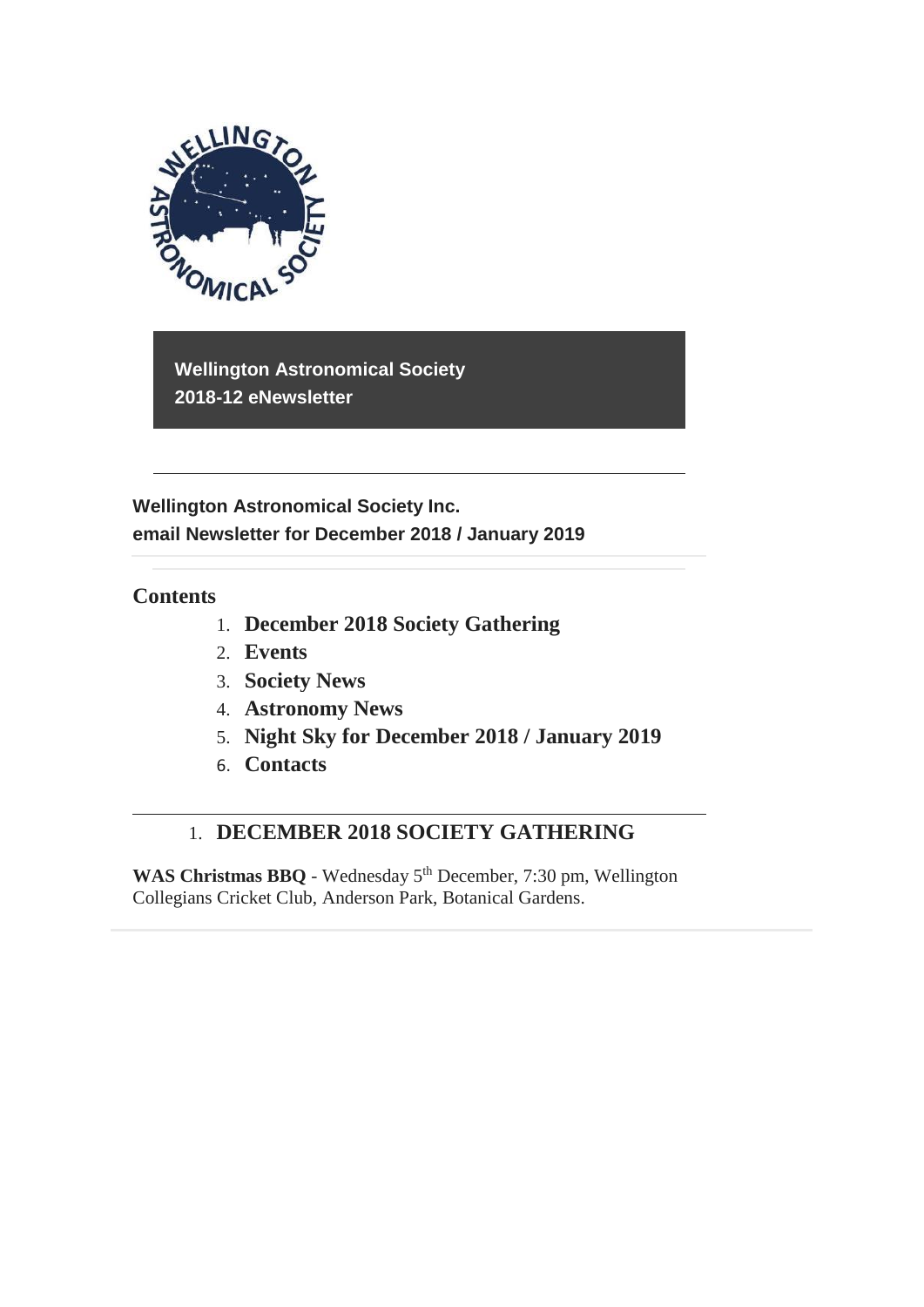

Join us for The WAS Christmas BBQ, our last gathering for 2018.

Bring something to BBQ or a dish to share, plus either a salad or dessert. And bring something for yourself to drink, either alcoholic or non-alcoholic. There will be additional sausages, snacks and non-alcoholic drinks provided.

This will be followed by a fun group quiz with some prizes.

If it is a clear night, we will have a telescope pointed up at comet 46P/Wirtanen.

Come along and have some fun. All welcome!

# 2. **EVENTS**

**New Zealand Astrophotography Weekend 2018 -** December 7th - 9th, 2018, Foxton Beach Bible Camp, Foxton Beach, Horowhenua.

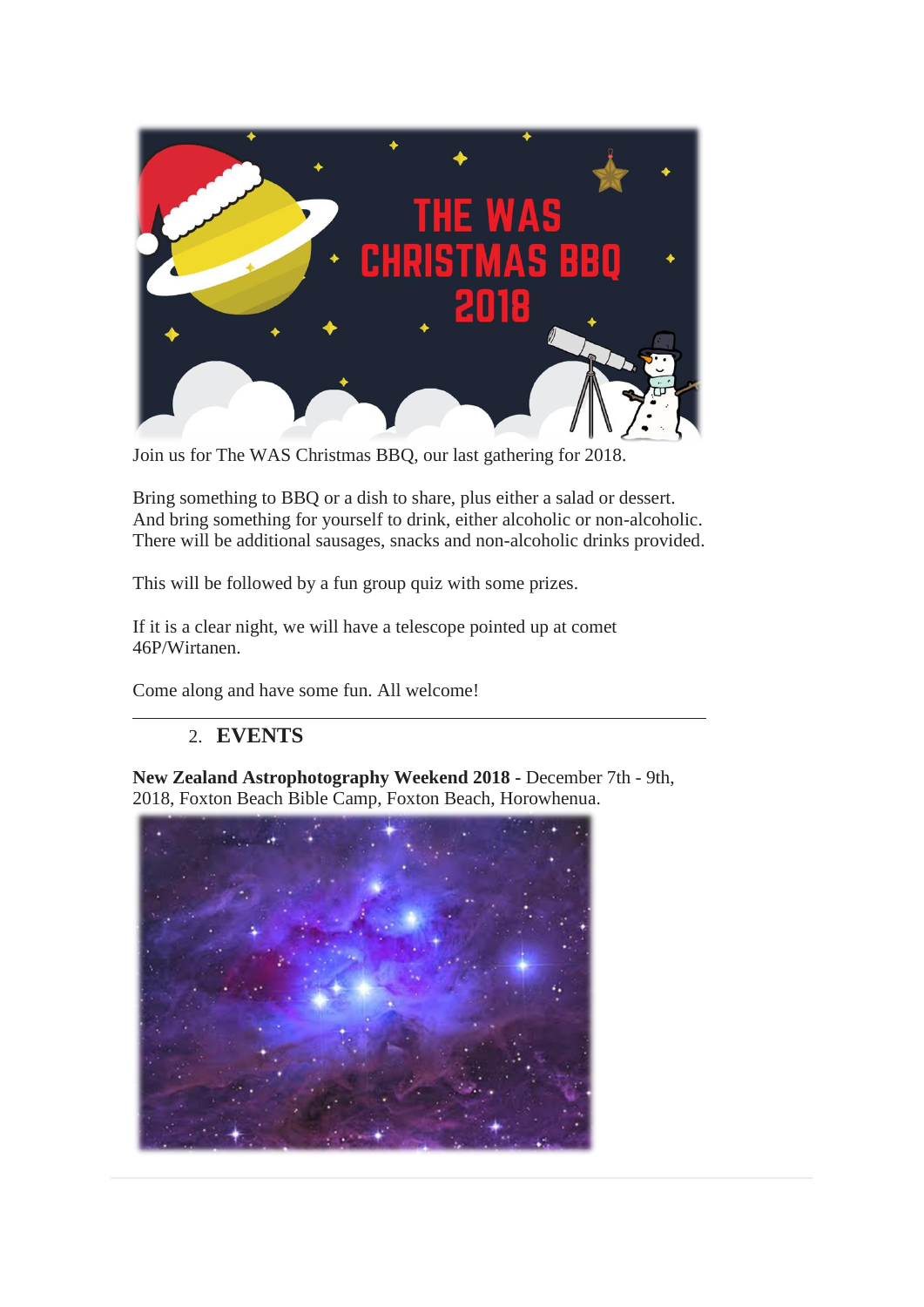The Horowhenua Astronomical Society is hosting the sixth New Zealand Astrophotography Weekend. Held in the lower North Island it is an annual event dedicated to astrophotography in a wonderful dark-sky location. It is open to everyone interested in astrophotography - from beginners to advanced. Come along and share your knowledge, tips and experiences.

All sorts of astrophotography can be undertaken - solar-system / nightscapes / deep-sky.

The weekend shall consist of:

- Practical astrophotography. There are plenty of safe areas for people to set up their equipment and leave it in situ for the whole weekend.
- Image Processing: There is a huge room with long tables available which is perfect for people to set up computers. If you have one then please bring an external monitor to attach to your laptop as this is very useful for other people to observe what you are doing.
- Presentations: There shall be talks on astrophotography related topics held in the large hall (see below).
- Bring-and-buy: Feel free to bring along any equipment that you are no longer using and wish to sell.
- Fish and chips dinner: Saturday night. Please pay when you book.
- Late-night movies: Should the weather not be kind then movies can be shown on the big screen.

Everyone is encouraged to bring along their own telescopes / mounts / cameras etc, however basic they might be.

For more information and booking details go to

[http://www.horoastronomy.org.nz/upcoming-events/astrophotography](http://www.horoastronomy.org.nz/upcoming-events/astrophotography-weekend)[weekend](http://www.horoastronomy.org.nz/upcoming-events/astrophotography-weekend)

Central Starparty 2019 - January 3<sup>rd</sup> – 7<sup>th</sup>, 2019, Tuki Tuki Camp, Hawkes Bay.

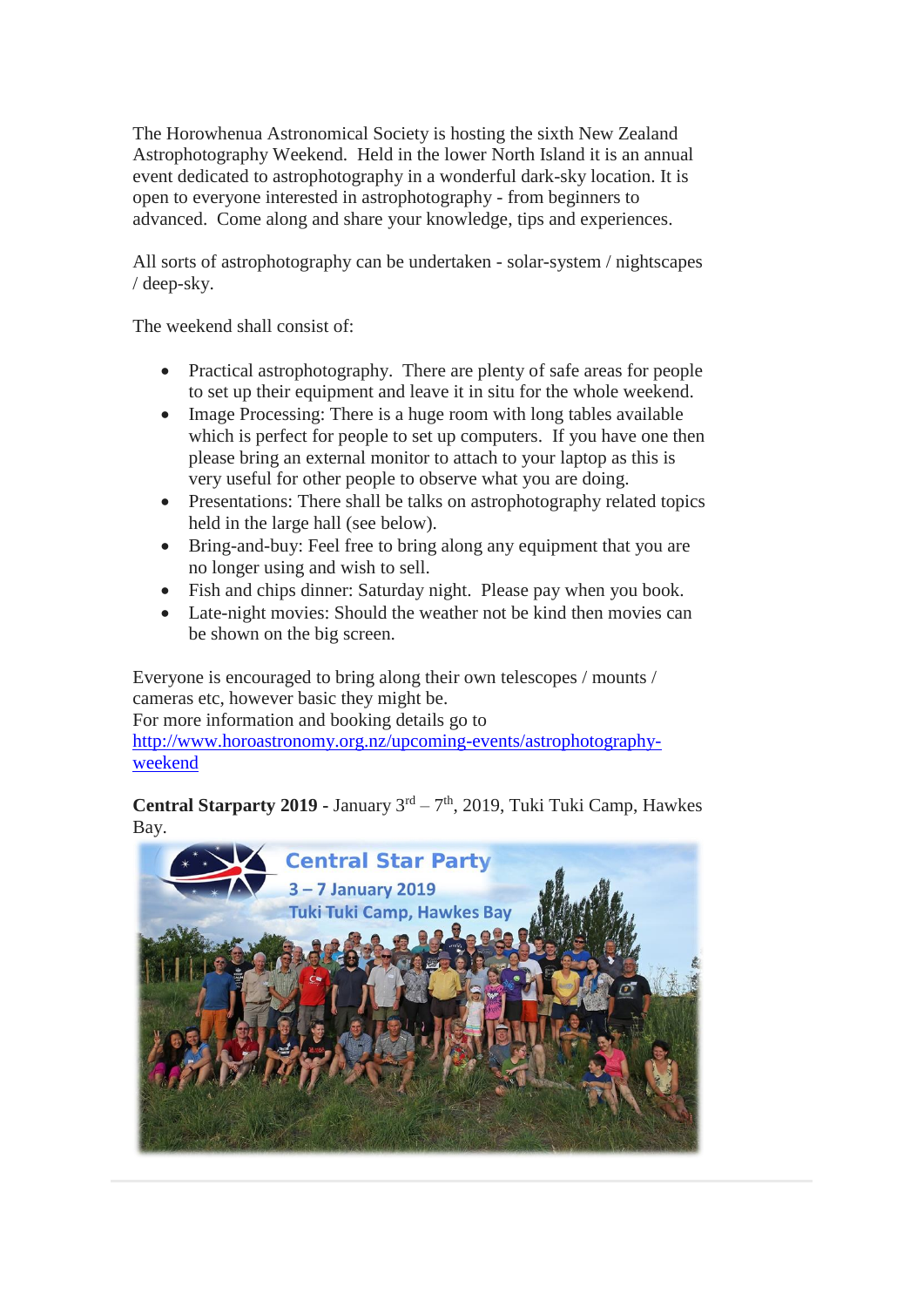The fourth Central Star Party will be held from Thursday 3rd January to Monday 7th of January 2019 and will be held at the Tuki Tuki Camp site in the Hawkes Bay. This is the site of many previous star parties.

Central Star Party has been established to hold annual star parties in the central North Island for the benefit of the astronomical community of the North Island of New Zealand. The goal of the organisers is to provide a fun social astronomical gathering laced with talks and activities.

If you are interested in going or have any questions please email [president@was.org.nz](mailto:president@was.org.nz) or ring Antony on 021 253 4979.

Bookings and more details are available at<https://censtar.party/>



## 3. **SOCIETY NEWS**

Just a reminder that there is no Society meeting in January and the next newsletter will be for February 2019. If there are any relevant astronomy news or events that pop up, we will send you an email.

Wishing you all a safe and relaxing holiday break. Thank you for supporting the Society during 2018.

### **2018 Annual General Meeting minutes**

The minutes of the AGM are attached with this email newsletter in a pdf document.

### **2018 – 2019 Subscriptions**

This is a final reminder to renew your membership for the 2018/2019 year. We started the new Financial Year on the 1st September. Please continue supporting our Society's activities by renewing your membership. As part of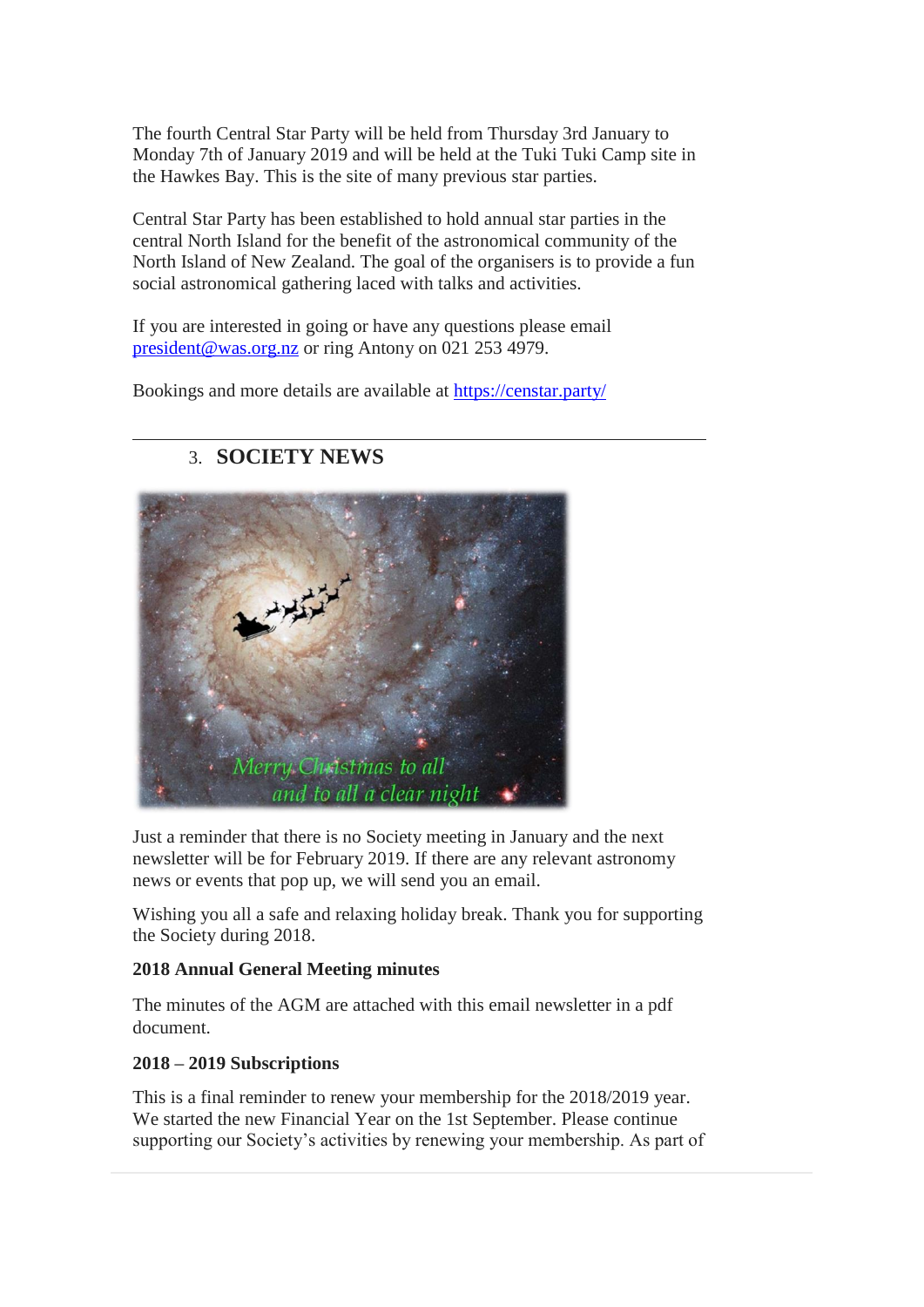our mission of promoting astronomy through education and public outreach, we endeavour to keep our activities free for everyone to attend.

However, as a Society, we do retain a number of fixed costs. Every year we pay out for insurance, affiliation to the Royal Astronomical Society of NZ, post-office box, venues and costs incurred when we host an international speaker, and telescope equipment.

Your commitment to supporting our Society through renewing your 2018 – 2019 subscription is very much appreciated.

Renewal forms can be found on the website, but a summary follows:

- Adult/Waged: \$50.00
- Student/Unwaged: \$30.00
- Associate (outside the Wellington region): \$20.00
- Family: \$70.00

Payment methods:

- Direct Deposit or Internet Banking use Acc No: 03-0502-0508656-00 and please include your name as a reference so we know who is making the payment
- Cheque make it out to Wellington Astronomical Society Inc, and mail to PO Box 3181, Wellington 6140
- Cash please bring exact amount to meeting.

#### **ASTRONZ - Buying astronomy equipment**

[ASTRONZ](https://www.astronz.nz/shop/) is a non-for-profit online astronomy shop owned by the Auckland Astronomical Society. It reinvests everything earned back into astronomy and science education throughout New Zealand.

If you are interested in purchasing a telescope, binoculars or other astronomical items for Christmas (or at any other time during year) from ASTRONZ, please indicate in the Order Notes that you were referred by the Wellington Astronomical Society (WAS). WAS will then receive a commission on your purchase.

If you bring your telescope or binoculars to one of our Observing evenings, we can show you how to get the best out of it and help you locate some of the spectacular objects in the night sky.

If you have any questions, email [president@was.org.nz](mailto:president@was.org.nz) or ring Antony on 021 253 4979,

# 4. **ASTRONOMY NEWS**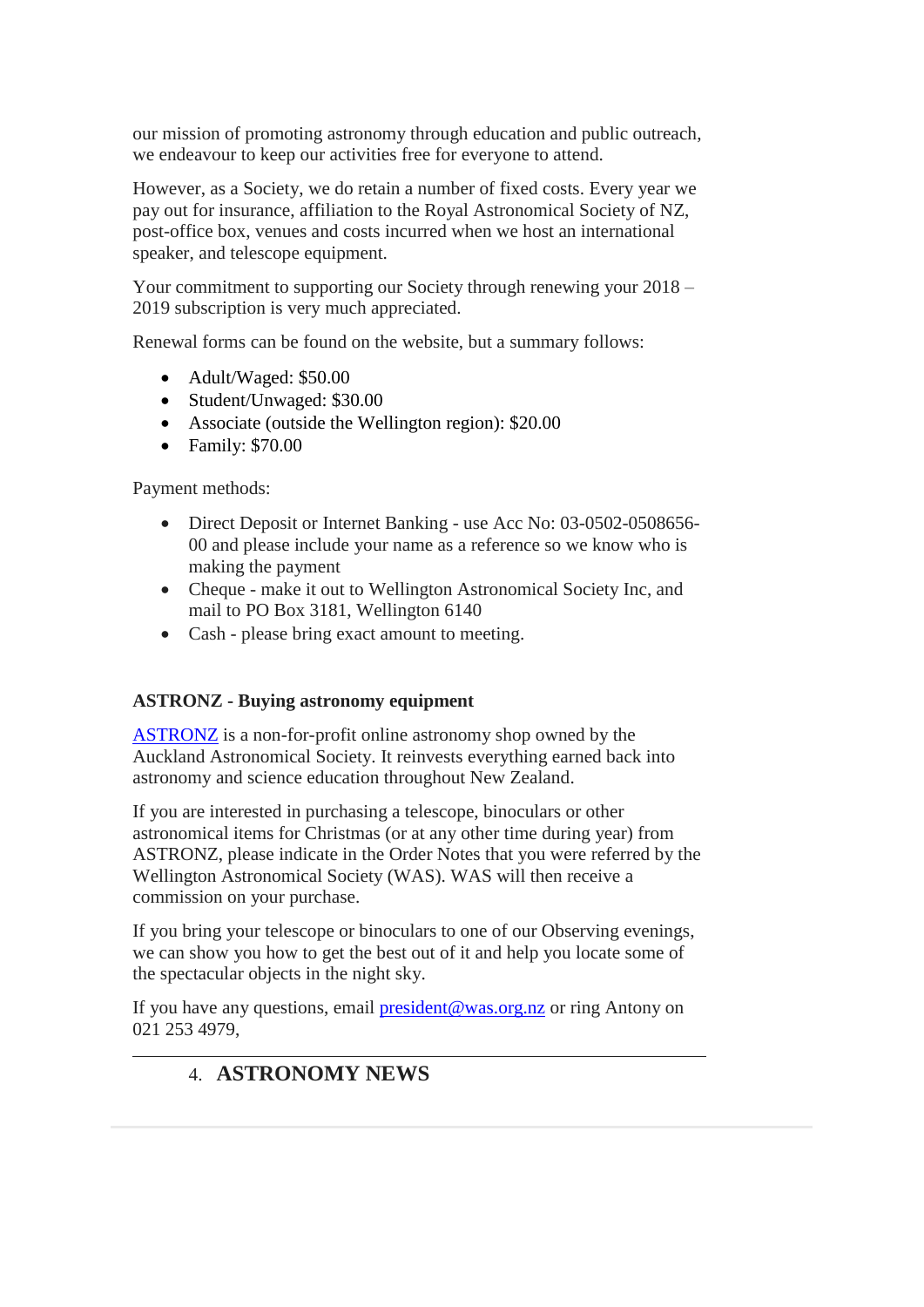

This article is distributed by NASA Night Sky Network The Night Sky Network program supports astronomy clubs across the USA dedicated to astronomy outreach. Visit [nightsky.jpl.nasa.org](http://nightsky.jpl.nasa.org/) to find local clubs, events, and more! (Editor: Adapted for the WAS newsletter)

NASA Night Sky Notes: **Observe Apollo 8's Lunar Milestones**  By David Prosper



*Figure 1. Caption: Earthrise, 1968. Note the phase of Earth as seen from the Moon. Nearside lunar observers see Earth go through a complete set of phases. However, only orbiting astronauts witness Earthrises; for stationary lunar observers, Earth barely moves at all. Why is that? - Credit: Bill Anders/NASA*

December marks the 50th anniversary of NASA's Apollo 8 mission, when humans first orbited the Moon in a triumph of human engineering. The mission may be most famous for "Earthrise," the iconic photograph of Earth suspended over the rugged lunar surface. "Earthrise" inspired the imaginations of people around the world and remains one of the most famous photos ever taken. This month also brings a great potential display of the Geminids and a close approach by Comet 46P/Wirtanen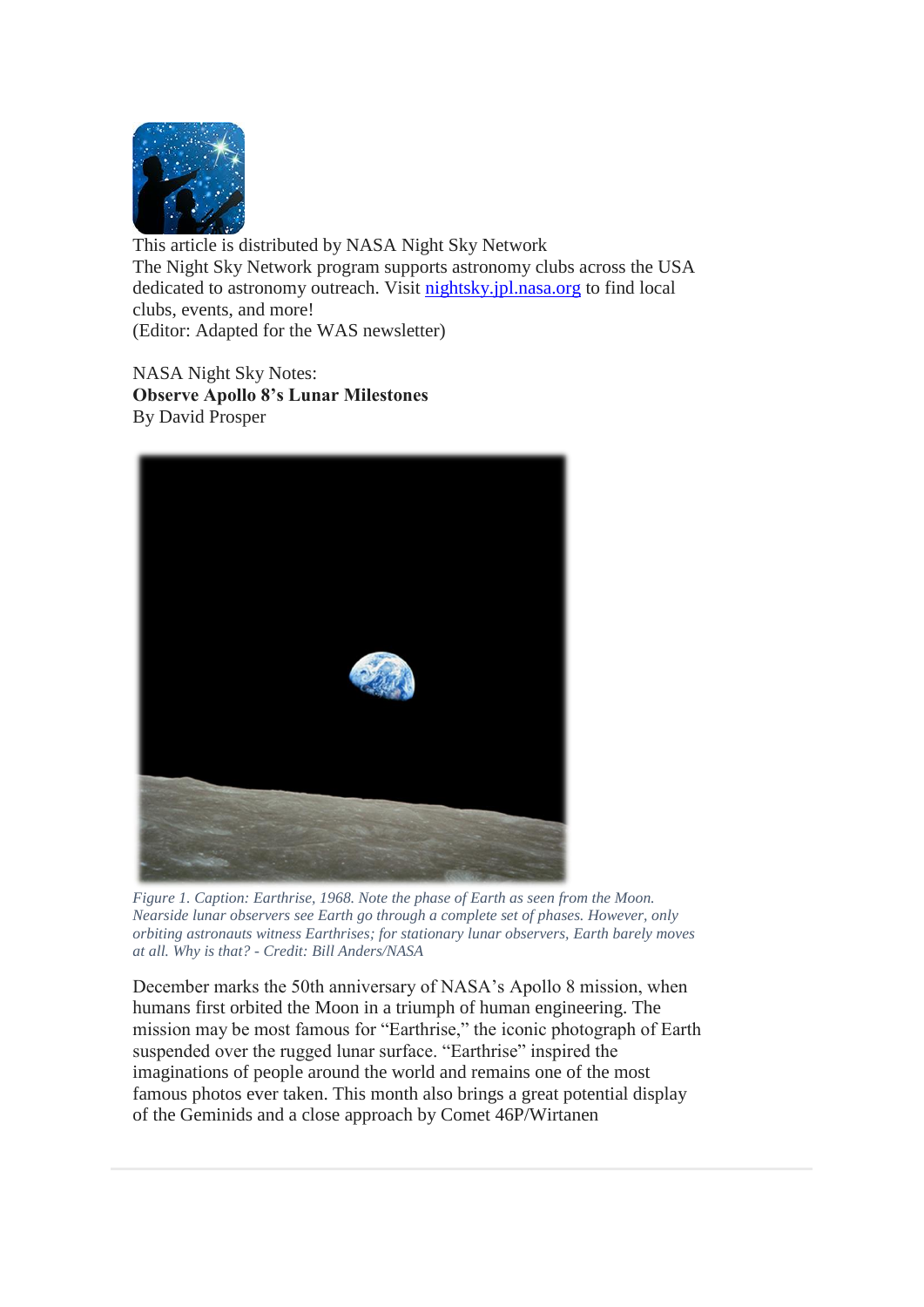You can take note of Apollo 8's mission milestones while observing the Moon this month. Watch the nearly full Moon rise just before sunset on December 21, exactly 50 years after Apollo 8 launched; it will be near the bright orange star Aldebaran in Taurus. The following evenings watch it pass over the top of Orion and on through Gemini; on those days five decades earlier, astronauts Frank Borman, Jim Lovell, and Bill Anders sped towards the Moon in their fully crewed command module. Notice how the Moon rises later each evening, and how its phase wanes from full on Dec 22 to gibbous through the rest of the week. Can you imagine what phase Earth would appear as if you were standing on the Moon, looking back? The three brave astronauts spent 20 sleepless hours in orbit around the Moon, starting on Dec 24, 1968. During those ten orbits they became the first humans to see with their own eyes both the far side of the Moon and an Earthrise! The crew telecast a holiday message on December 25 to a record number of Earthbound viewers as they orbited over the lifeless lunar terrain; "Good night, good luck, a merry Christmas and God bless all of you - all of you on the good Earth." 50 years later, spot the Moon on these holiday evenings as it travels through Cancer and Leo. Just two days later the astronauts splashed down into the Pacific Ocean after achieving all the mission's test objectives, paving the way for another giant leap in space exploration the following year.



The Geminids, an excellent annual meteor shower, peaks the evening of December 14 through the morning of the 15th. They get their chance to truly shine after a waxing crescent Moon sets around 1:20 am on the 14th. Expert Geminid observers can spot around 100 meteors per hour under ideal conditions. You'll spot quite a few meteors by avoiding bad weather and light pollution if you can, and of course make sure to bundle up and take frequent warming breaks. The Geminids have an unusual origin compared to most meteor showers, which generally spring from icy comets. The tiny particles Earth passes through these evenings come from a strange "rock comet" named asteroid 3200 Phaethon. This dusty asteroid experiences faint outbursts of fine particles of rock instead of ice.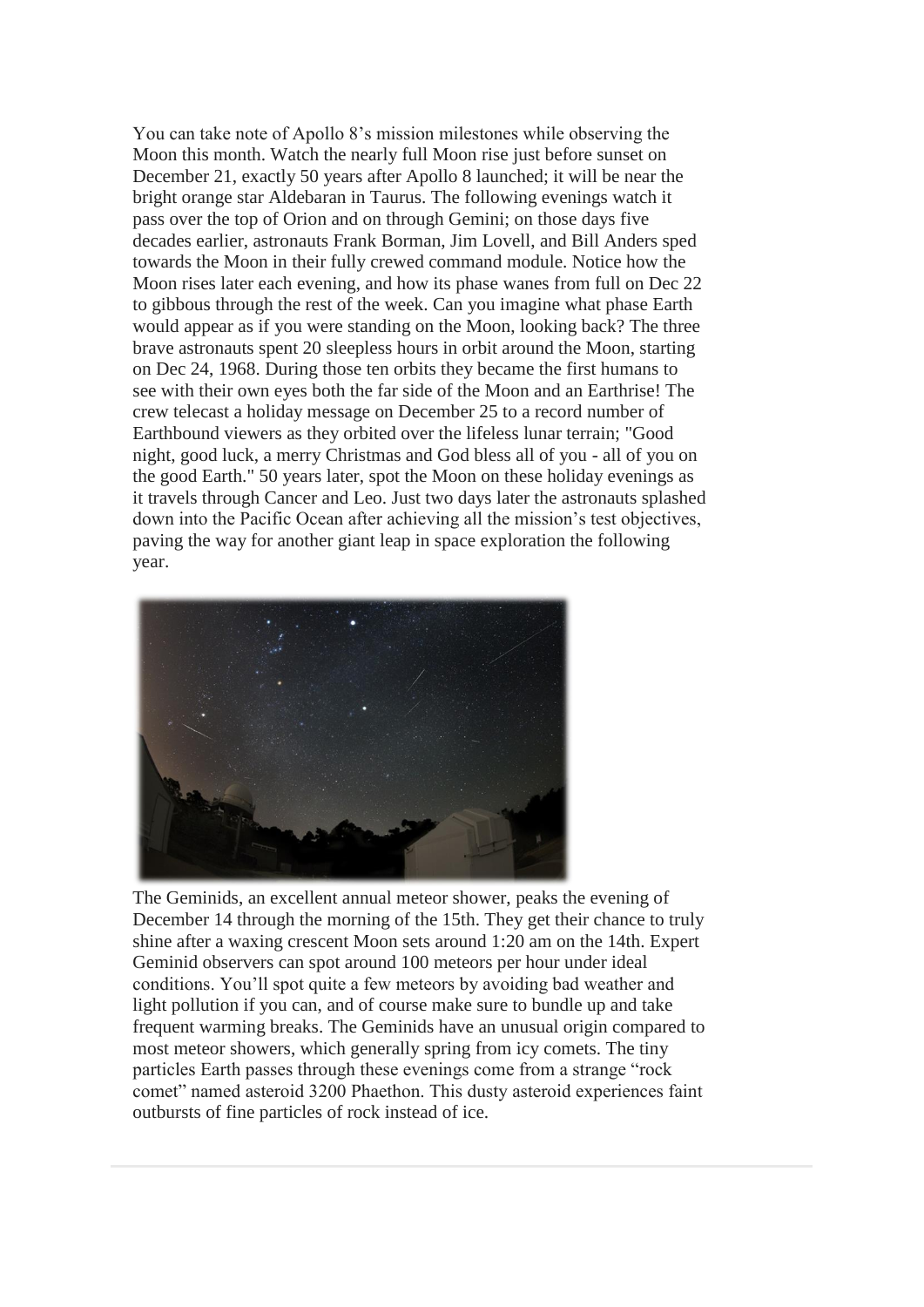

You can also look for comet 46P/Wirtanen while you're out meteor watching. In early December, it is high in the sky in the constellation of Eridanus moving towards Taurus. Its closest approach to Earth brings it within 11.6 million kms of us on December 16. That's 30 times the average Earth-Moon distance! While passing near enough to rank as the 10th closest cometary approach in modern times, there is no danger of this object striking our planet. Cometary brightness is hard to predict, and while there is a chance comet 46P/Wirtanen may flare up to naked eye visibility, it will likely remain visible only via binoculars or telescopes. You'll be able to see for yourself how much 46P/Wirtanen actually brightens. Some of the best nights to hunt for it will be December 15 and 16 as it passes between two prominent star clusters in Taurus: the Pleiades and the V-shaped Hyades. Happy hunting!

Catch up on all of NASA's past, current, and future missions at nasa.gov

Up to date Astronomy News and Society events is available on the Society's Facebook page: [Wellington Astronomical Society.](http://www.facebook.com/WellingtonAstronomicalSociety/)

### 5. **NIGHT SKY FOR DECEMBER 2018 AND JANUARY 2019**

The [Night Sky for December 2018](https://drive.google.com/open?id=1OyCKJH-XpUetVxr1jSwLeqsuSzfA6mKz) and [January 2019](https://drive.google.com/open?id=1kiWnoxqQixy4mUJJi6eZ0qdfFt6UDaMe) courtesy of the University of Canterbury.

### 6. **CONTACTS**

The following members were elected to Council at the Nov 2018 AGM

President: Antony Gomez [\(president@was.org.nz\)](mailto:president@was.org.nz) - 021 253 4979 Vice President: Andrew Fuller [\(vice-president@was.org.nz\)](mailto:vice-president@was.org.nz) Secretary: Matt Boucher [\(secretary@was.org.nz\)](mailto:secretary@was.org.nz)